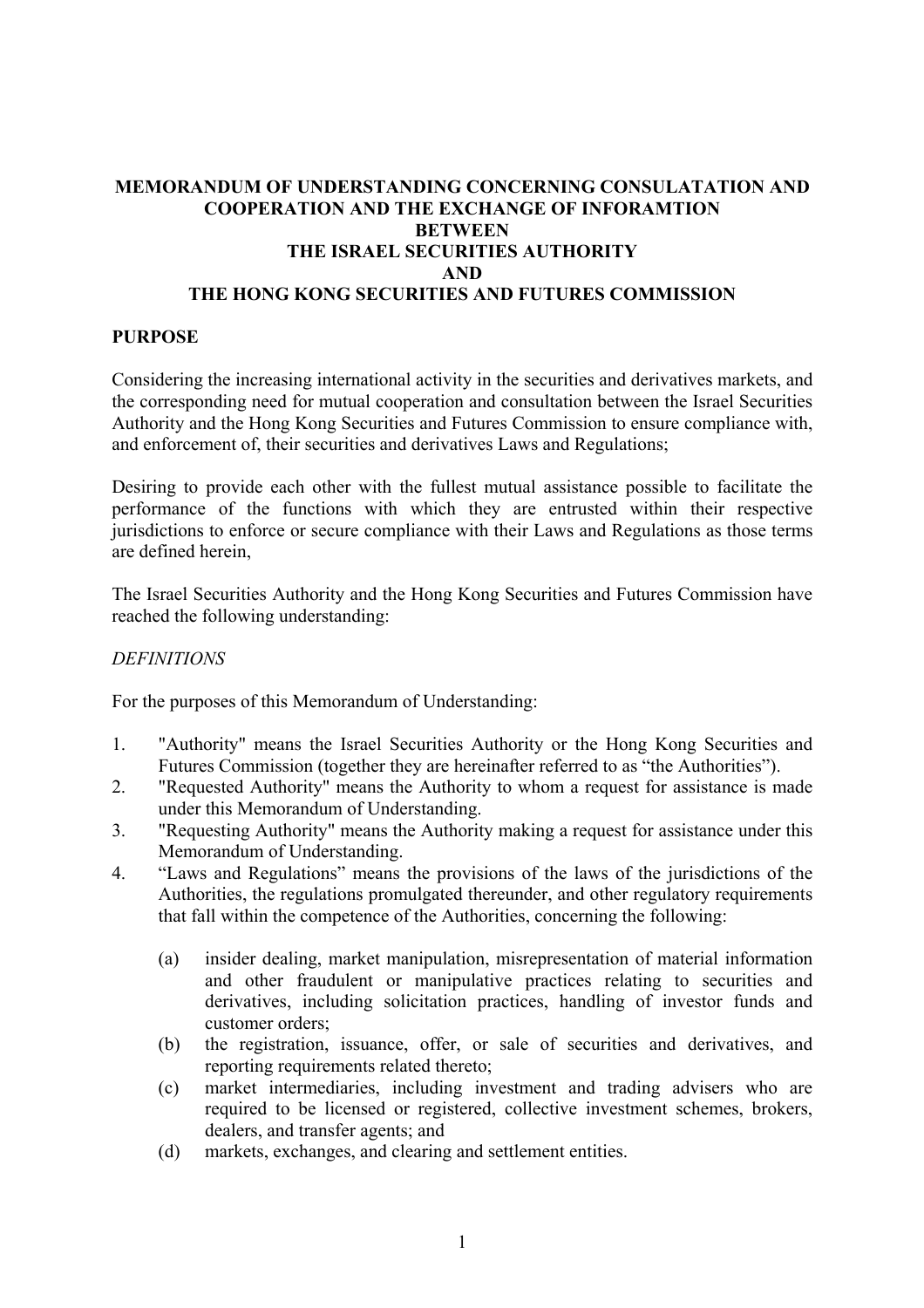5. "Person" means a natural or legal person, or unincorporated entity or association, including corporations and partnerships.

# **MUTUAL ASSISTANCE AND THE EXCHANGE OF INFORMATION**

- 6. General Principles regarding Mutual Assistance and the Exchange of Information
	- (a) This Memorandum of Understanding sets forth the Authorities' intent with regard to mutual assistance and the exchange of information for the purpose of enforcing and securing compliance with the respective Laws and Regulations of the jurisdictions of the Authorities. The provisions of this Memorandum of Understanding are not intended to create legally binding obligations or supersede domestic Laws and Regulations.
	- (b) This Memorandum of Understanding does not authorize or prohibit an Authority from taking measures other than those identified herein to obtain information necessary to ensure enforcement of, or compliance with, the Laws and Regulations applicable in its jurisdiction.
	- (c) This Memorandum of Understanding does not confer upon any Person not an Authority, the right or ability, directly or indirectly to obtain, suppress or exclude any information or to challenge the execution of a request for assistance under this Memorandum of Understanding.
	- (d) The Authorities recognize the importance and desirability of providing mutual assistance and exchanging information for the purpose of enforcing, and securing compliance with, the Laws and Regulations applicable in their respective jurisdictions. A request for assistance may be denied by the Requested Authority:
		- (i) where the request would require the Requested Authority to act in a manner that would violate domestic Laws and Regulations;
		- (ii) where judicial proceedings for the imposition of criminal penalties have already been initiated in the jurisdiction of the Requested Authority, in respect of the same actions and against the same persons, or, on the grounds that the provision of assistance might result in a judicial or administrative sanction being imposed, where a non-appealable judicial or administrative sanction has already been imposed, in the jurisdiction of the Requested Authority, in respect of the same actions and against the same persons.
		- (iii) where the request is not made in accordance with the provisions of this Memorandum of Understanding; or
		- (iv) where communication of the information might adversely affect the sovereignty, security or public policy of the State of the Requested Authority.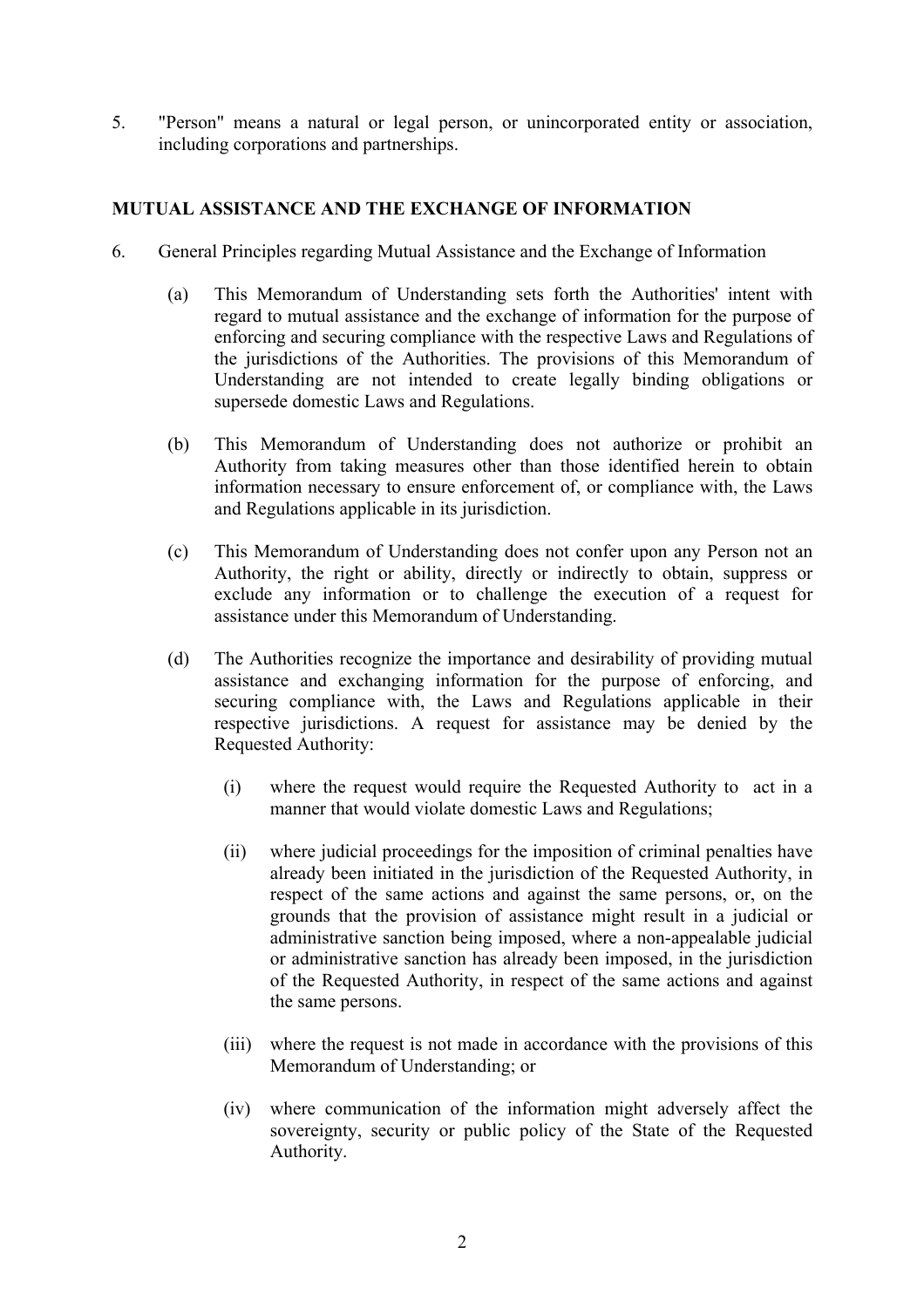Nothing in this provision shall prevent the requested authority from refusing a request in accordance with its own domestic Laws and Regulations.

Where a request for assistance is denied, or where assistance is not available under domestic Laws and Regulations, the Requested Authority will provide the reasons for not granting the assistance and consult pursuant to paragraph 12.

- 7. Scope of Assistance
	- (a) The Authorities will, within the framework of this Memorandum of Understanding, provide each other with the fullest assistance permissible to secure compliance with the respective Laws and Regulations of the Authorities.
	- (b) The assistance available under this Memorandum of Understanding may include, but is not limited to:
		- (i) providing information and documents held in the files of the Requested Authority regarding the matters set forth in the request for assistance;
		- (ii) obtaining information, documents or copies thereof regarding the matters set forth in the request for assistance, including:
			- contemporaneous records sufficient to reconstruct all securities and derivatives transactions, including records of all funds and assets transferred into and out of bank and brokerage accounts relating to these transactions;
			- records that identify: the beneficial owner and controller, and for each transaction, the account holder; the amount purchased or sold; the time of the transaction; the price of the transaction; and the individual and the bank or broker and brokerage house that handled the transaction; and
			- information identifying persons who beneficially own or control nonnatural Persons organized in the jurisdiction of the Requested Authority.
		- (iii) In accordance with Paragraph 9(d), taking or compelling a Person's statement, or, where permissible, testimony under oath, regarding the matters set forth in the request for assistance.
	- (c) Assistance will not be denied based on the fact that the type of conduct under investigation would not be a violation of the Laws and Regulations of the Requested Authority.
- 8. Requests For Assistance
	- (a) Requests for assistance shall be made in writing, in such form as may be agreed by the Authorities from time to time, and will be addressed to the Requested Authority's contact office listed in the attached Appendix.
	- (b) Requests for assistance will include the following: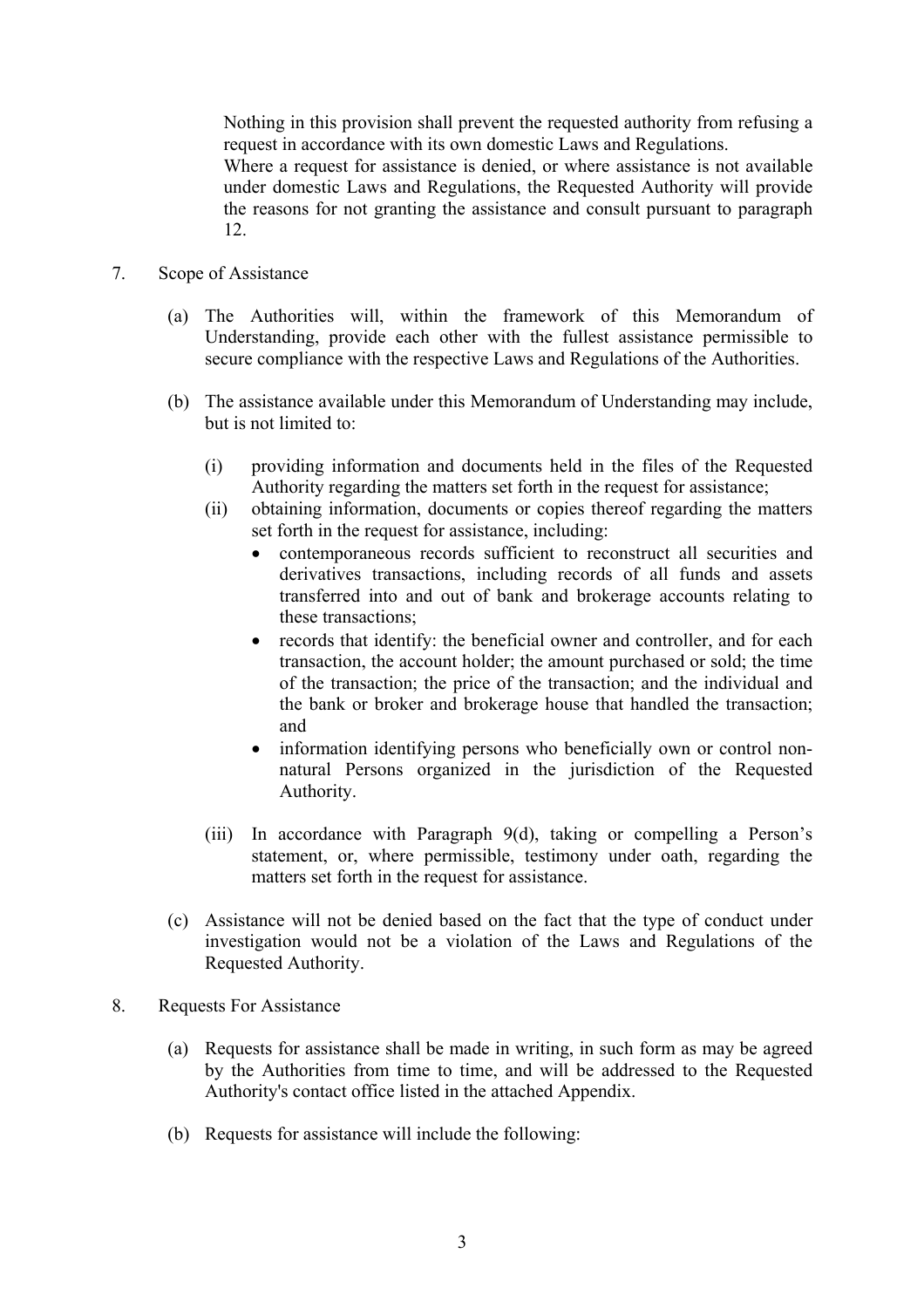- (i) a description of the facts underlying the investigation that are the subject of the request, and the purpose for which the assistance is sought;
- (ii) a description of the assistance sought by the Requesting Authority and why the information sought will be of assistance;
- (iii) any information known to, or in the possession of, the Requesting Authority that might assist the Requested Authority in identifying either the Persons believed to possess the information or documents sought or the places where such information may be obtained;
- (iv) an indication of any special precautions that should be taken in collecting the information due to investigatory considerations, including the sensitivity of the information; and
- (v) the Laws and Regulations that may have been violated and that relate to the subject matter of the request, translated into the English language
- (c) In urgent circumstances, requests for assistance may be transmitted by telephone or facsimile, provided such communication is confirmed through an original, signed document.
- 9. Execution of Requests for Assistance
	- (a) To the extent permitted by its Laws and Regulations, the Requested Authority will provide the Requesting Authority, upon request, with information, documents or copies thereof held in its files, within a reasonable period of time. The Requested Authority shall use the relevant means at its disposal for the execution of the request. The Authorities shall consult and agree on the types of enquiry that may be necessary for the execution of a request.
	- (b) Upon request, the Requested Authority will require the production of documents or copies thereof identified in 7(b)(ii) from (i) any Person designated by the Requesting Authority, or (ii) any other Person who may possess the requested information or documents. Upon request, the Requested Authority will obtain other information relevant to the request.
	- (c) Upon request, the Requested Authority will seek responses to questions and/or a statement (or where permissible, testimony under oath) from any Person involved, directly or indirectly, in the activities that are the subject matter of the request for assistance or who is in possession of information that may assist in the execution of the request.
	- (d) Unless otherwise arranged by the Authorities, information, documents or copies thereof requested under this Memorandum of Understanding will be gathered in accordance with the procedures applicable in the jurisdiction of the Requested Authority and by persons designated by the Requested Authority. Where permissible under the Laws and Regulations of the jurisdiction of the Requested Authority, a representative of the Requesting Authority may be present at the taking of statements and testimony and may provide, to a designated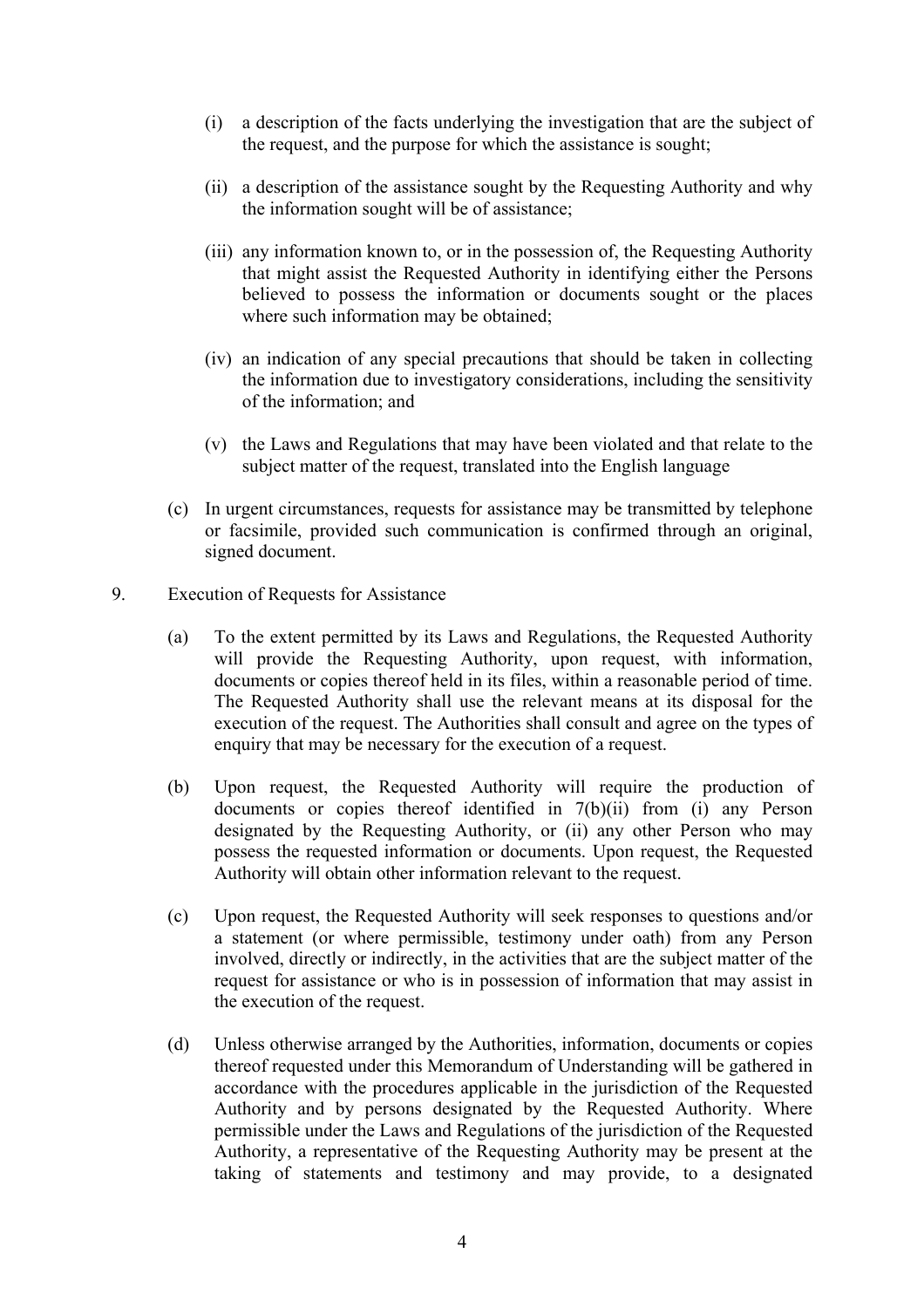representative of the Requested Authority, specific questions to be asked of any witness. To the extent permitted by its Laws and Regulations, the Requesting Authority shall provide the Requested Authority with such further assistance as may reasonably be required for the efficient execution of the request including the provision of further information as to the circumstances surrounding the request, or other resources.

- (e) If it appears to the Requested Authority that the response to a request for assistance under this Memorandum of Understanding will incur substantial costs, the Requested Authority may call for the establishment of a cost sharing arrangement before continuing to respond to such a request.
- (f) In urgent circumstances, the response to requests for assistance may be transmitted by telephone or facsimile, provided such communication is confirmed through an original, signed document.
- 10. Permissible Uses of Information
	- (a) The Requesting Authority may use non-public information and non-public documents furnished in response to a request for assistance under this Memorandum of Understanding solely for:
		- (i) the purposes set forth in the request for assistance, including ensuring compliance with the Laws and Regulations related to the request; and
		- (ii) a purpose within the general framework of the use stated in the request for assistance, including conducting a civil or administrative enforcement proceeding, assisting in a self regulatory organization's surveillance or enforcement activities (insofar as it is involved in the supervision of trading or conduct that is the subject of the request), assisting in a criminal prosecution, or conducting any investigation for any general charge applicable to the violation of the provision specified in the request where such general charge pertains to a violation of the Laws and Regulations administered by the Requesting Authority. This use may include enforcement proceedings which are public.
	- (b) If a Requesting Authority intends to use information furnished under this Memorandum of Understanding for any purpose other than those stated in Paragraph 10(a), it must obtain the prior written consent of the Requested Authority. If the Requested Authority consents to the use of the information for purposes other than those stated, it may subject its consent to certain conditions. Nothing in this provision shall obligate the Requested Authority to furnish documents and information in violation of its own domestic Laws and Regulations.
	- (c) The Authorities to which unsolicited information is supplied will use this information solely for the purposes stated in the transmission letter or for the purposes of administrative proceedings or for the discharge of the obligation to report to judicial authorities. If this information is used for the purpose of initiating, conducting or assisting in a criminal procedure, it must obtain the prior written consent of the providing Authority.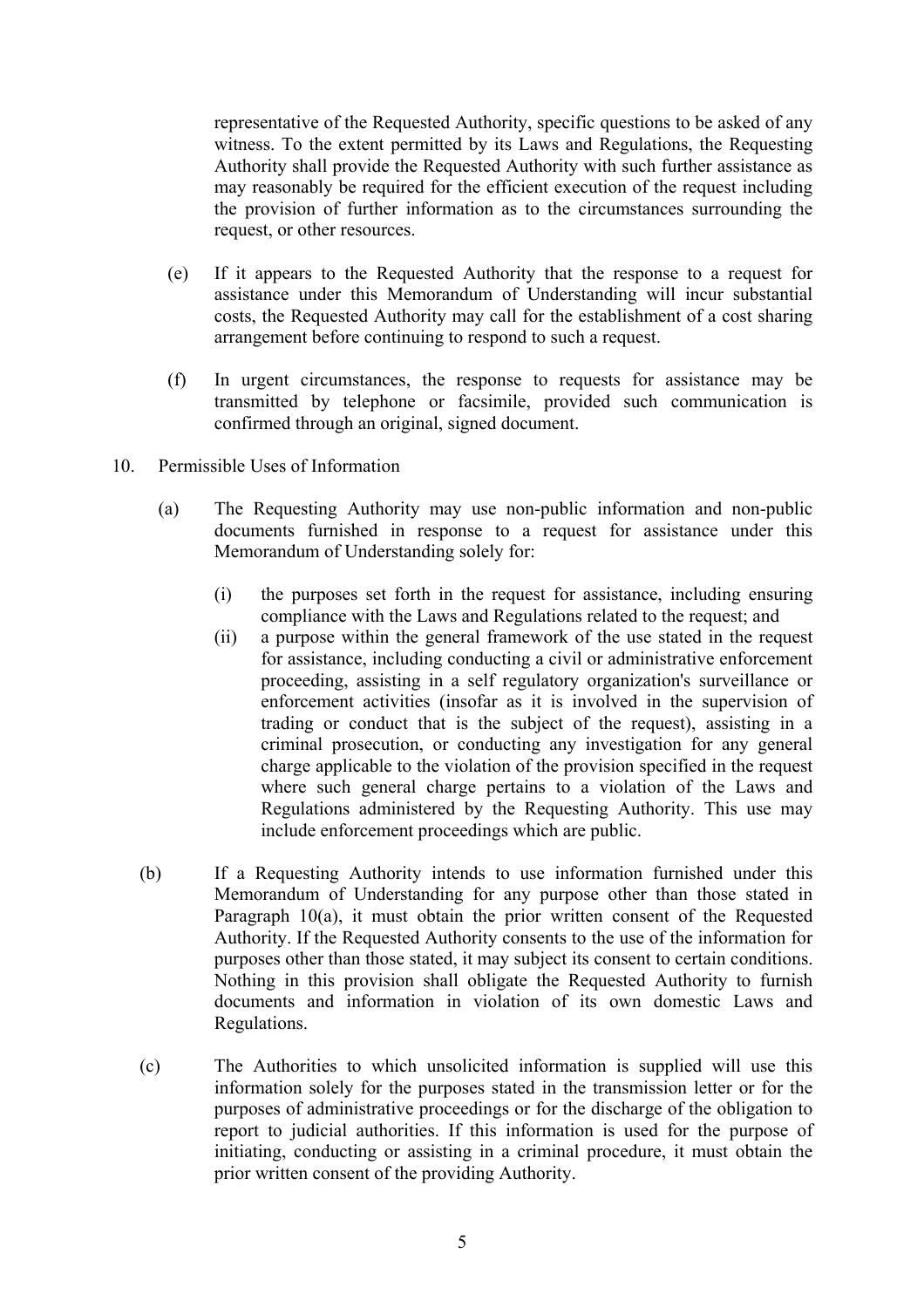## 11. Confidentiality

- (a) Each Authority will keep confidential requests made under this Memorandum of Understanding, the contents of such requests and the information received under this Memorandum of Understanding, as well as the matters arising under this Memorandum of Understanding, including consultations between the Authorities, and unsolicited assistance. After consultation with the Requesting Authority, the Requested Authority may disclose the fact that the Requesting Authority has made the request if such disclosure is required to carry out the request.
- (b) The Requesting Authority will not disclose non-public documents and information received under this Memorandum of Understanding, except as contemplated by paragraph 10(a) or in response to a legally enforceable demand according to its Laws and Regulations. In the event of a legally enforceable demand, the Requesting Authority will notify the Requested Authority prior to complying with the demand, and will assert such appropriate legal exemptions or privileges with respect to such information as may be available. The Requesting Authority will use its best efforts to protect the confidentiality of non-public documents and information received under this Memorandum of Understanding.
- (c) Prior to providing information to a self-regulatory organization in accordance with paragraph  $10(a)(ii)$ , the Requesting Authority will ensure that the selfregulatory organization is able and will comply on an ongoing basis with the confidentiality provisions set forth in paragraphs 11(a) and (b) of this Memorandum of Understanding, and that the information will be used only in accordance with paragraph 10(a) of this Memorandum of Understanding, and will not be used for competitive advantage.
- (d) If an Authority decides to make public an administrative or a disciplinary sanction within the course of its duties, it may, with the written consent of the Authority providing the information, indicate that the successful outcome of the case has been achieved with the aid of the international co-operation mechanisms provided for in this Memorandum of Understanding.
- 12. Consultation Regarding Mutual Assistance and the Exchange of Information
	- (a) This Memorandum of Understanding may be amended or modified by mutual consent. Any amendment or modification of this Memorandum of Understanding shall follow the same procedures as its entry into force.
	- (b) The Authorities will consult periodically with each other regarding this Memorandum of Understanding about matters of common concern with a view to improving its operation and resolving any issues that may arise. In particular, the Authorities will consult in the event of: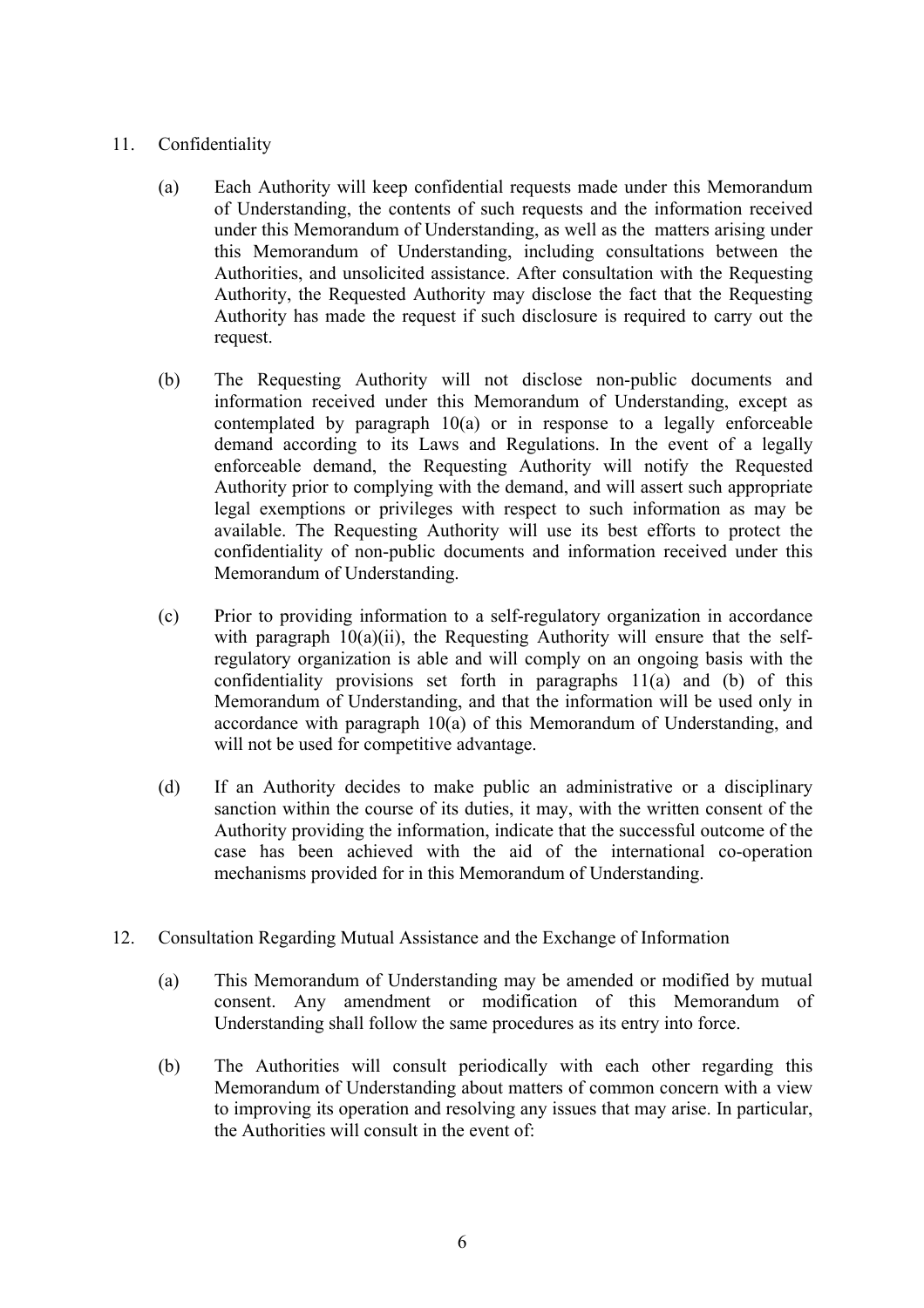- (i) a significant change in market or business conditions or in legislation where such change is relevant to the operation of this Memorandum of Understanding;
- (ii) a demonstrated change in the willingness or ability of an Authority to meet the provisions of this Memorandum of Understanding; and
- (iii) any other circumstance that makes it necessary or appropriate to consult, amend or extend this Memorandum of Understanding in order to achieve its purposes.
- (c) The Requesting Authority and the Requested Authority will consult with one another in matters relating to specific requests made pursuant to this Memorandum of Understanding (e.g., where a request may be denied, or if it appears that responding to a request will involve a substantial cost). The Authorities will define the terms herein in accordance with the relevant Laws and Regulations of the jurisdiction of the Requesting Authority unless such definition would require the Requested Authority to exceed its legal authority or otherwise be prohibited by the laws applicable in the jurisdiction of the Requested Authority. In such case, the Requesting and Requested Authorities will consult.
- 13. Unsolicited Assistance

Each Authority will make all reasonable efforts to provide, without prior request, the other Authority with any information that it considers is likely to be of assistance to the other Authority in securing compliance with Laws and Regulations applicable in its jurisdiction.

### **FINAL PROVISIONS**

14. Publication

This Memorandum of Understanding may be published.

15. Effective Date

 This Memorandum of Understanding shall be signed by the ISA in Jerusalem and by the SFC in Hong Kong. Following the signature of this Memorandum of Understanding, the Authorities shall notify each other, in writing, of the completion of the signature of this Memorandum of Understanding. This Memorandum of Understanding shall enter into force on the date of receipt of the latter notification of signature by the Authorities.

- 16. Termination
	- (a) Each Authority may terminate its participation in this Memorandum of Understanding at any time by giving at least 30 days prior written notice to the other Authority.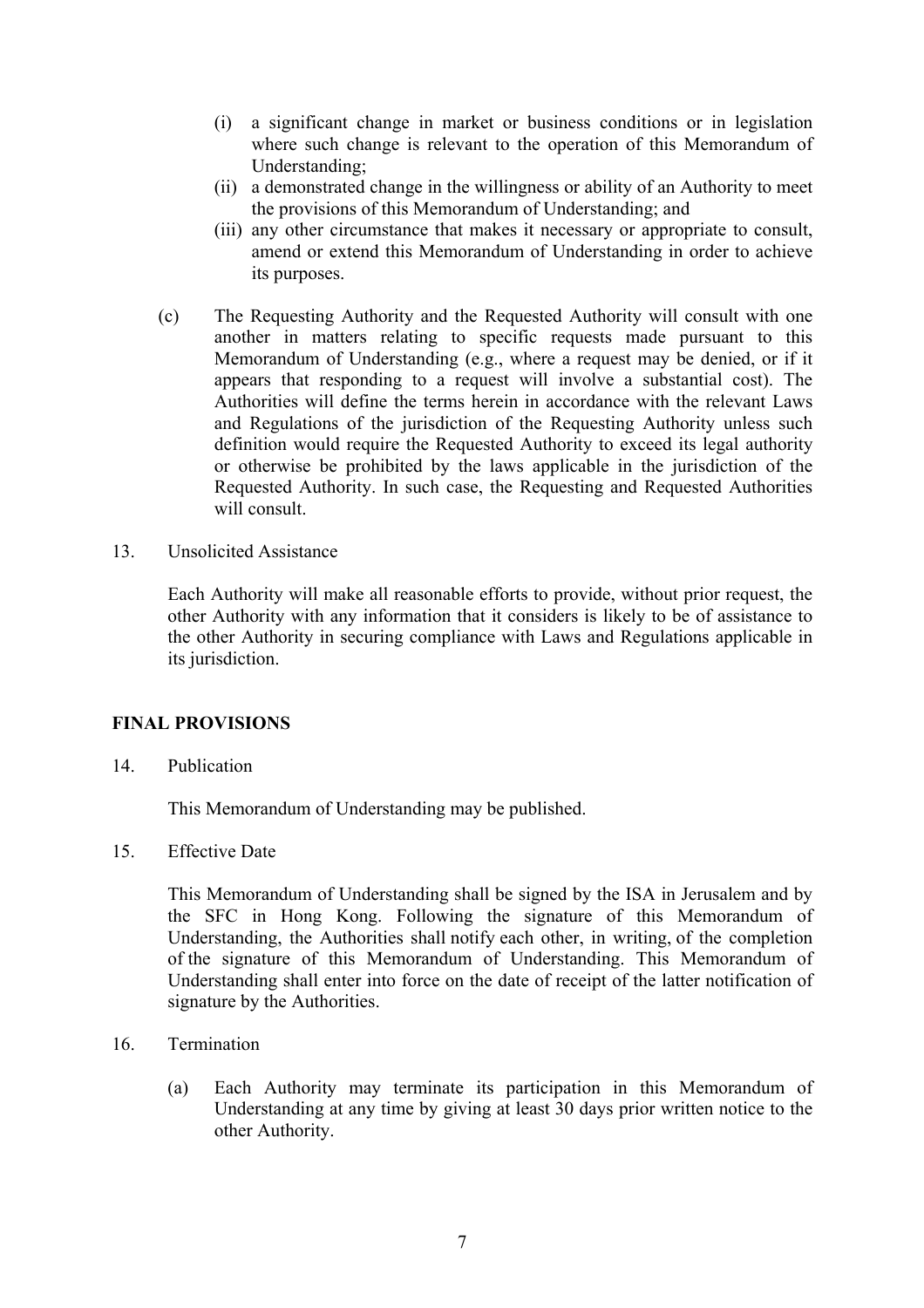- (b) In the event that an Authority decides to terminate its participation in this Memorandum of Understanding, cooperation and assistance in accordance with this Memorandum of Understanding will continue until the expiration of 30 days after that Authority gives written notice to the other Authority of its intention to discontinue cooperation and assistance hereunder. If an Authority gives a termination notice, cooperation and assistance in accordance with this Memorandum of Understanding will continue with respect to all requests for assistance that were made, or information provided, before the effective date of notification (as indicated in the notice but no earlier than the date the notice is sent) until the Requesting Authority terminates the matter for which assistance was requested.
- (c) In the event of the termination of an Authority's participation in the Memorandum of Understanding, whether under the provisions of 16(a) or 16(b), information obtained under this Memorandum of Understanding will continue to be treated confidentially in the manner prescribed under Article 11 of this Memorandum of Understanding.

Done at Jerusalem and Hong Kong in duplicate in Hebrew and English, all texts being equally authentic.

*[Signature page follows]*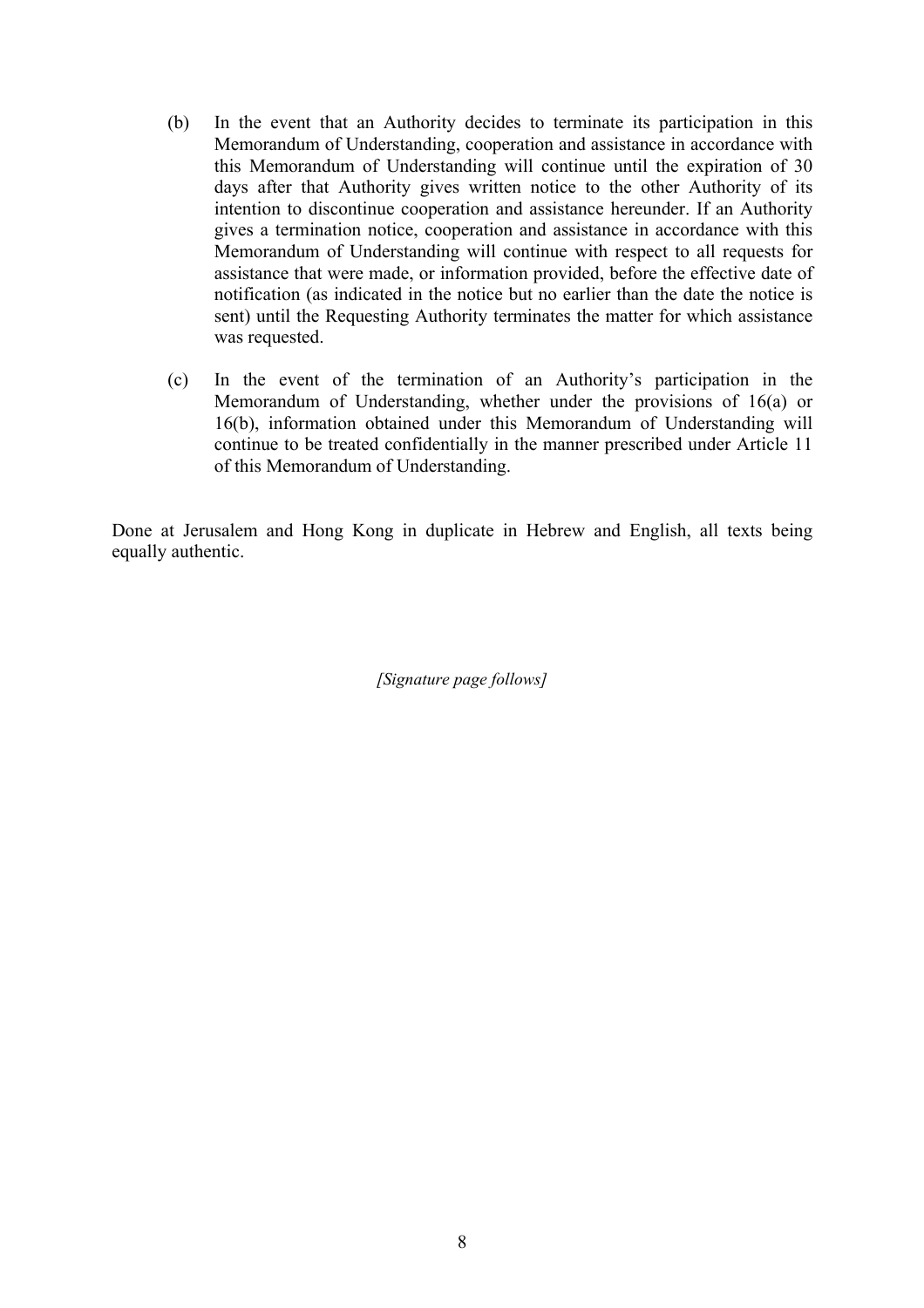# **[Signature page of the Memorandum of Understanding between the Israel Securities Authority and the Hong Kong Securities and Futures Commission]**

Israel Securities Authority

Date and Place:

Jerusalem

Moshe Tery, Chairman

Hong Kong Securities and Futures Commission

Date and Place:

Hong Kong

Mr. Martin Wheatley, Chairman